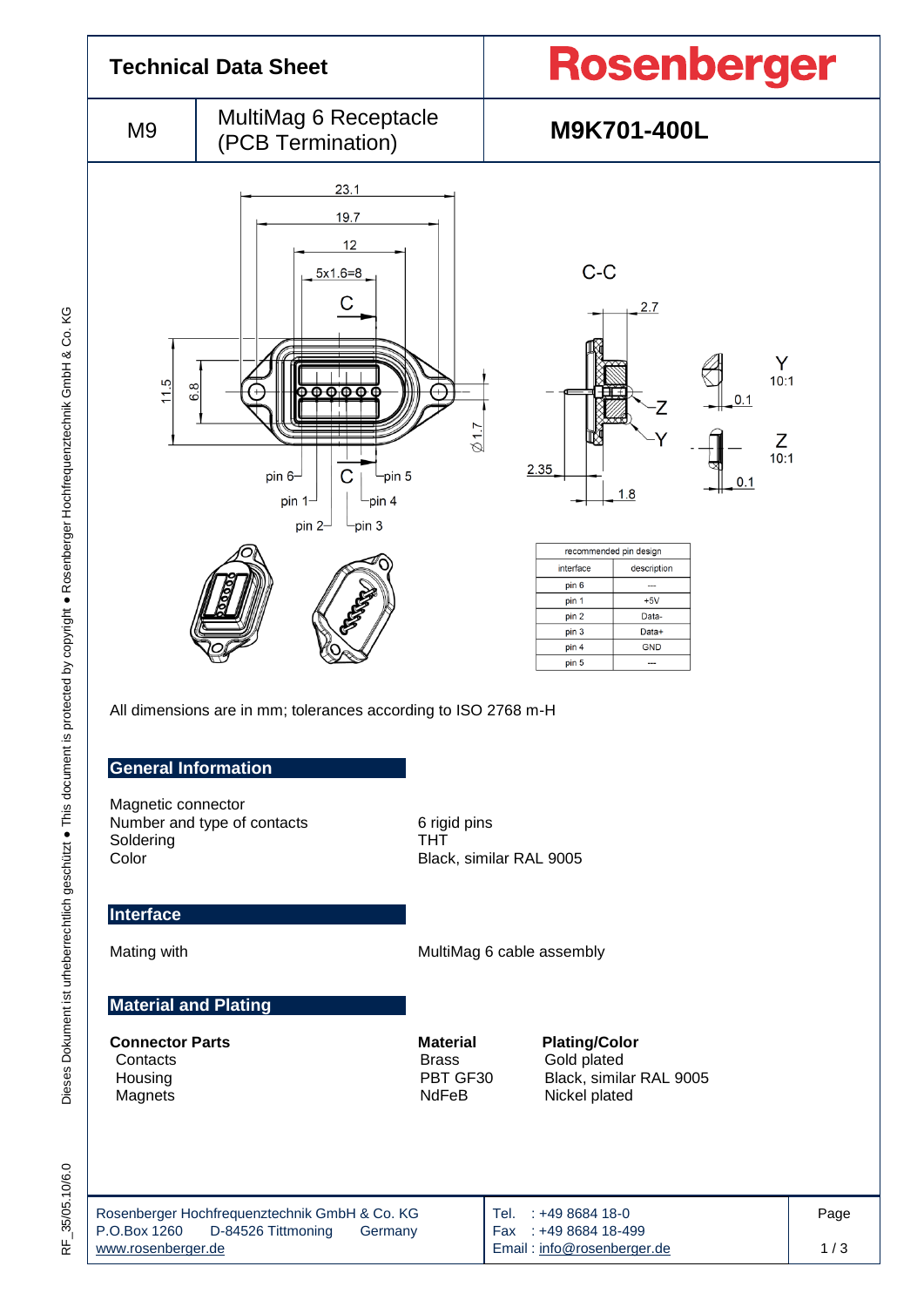

the stated dimensions are only recommendations.<br>3) Alle Bohrungen sowie die Pads auf der Rückseite beschichtet / all drill holes plated inclusive pads on the backside

Dieses Dokument ist urheberrechtlich geschützt ● This document is protected by copyright ● Rosenberger Hochfrequenztechnik GmbH & Co. KG

Dieses Dokument ist urheberrechtlich geschützt · This document is protected by copyright · Rosenberger Hochfrequenztechnik GmbH & Co. KG

| Rosenberger Hochfrequenztechnik GmbH & Co. KG | Tel. : +49 8684 18-0       | Page |
|-----------------------------------------------|----------------------------|------|
| P.O.Box 1260<br>D-84526 Tittmoning<br>Germany | Fax: +49 8684 18-499       |      |
| www.rosenberger.de                            | Email: info@rosenberger.de | 2/3  |
|                                               |                            |      |